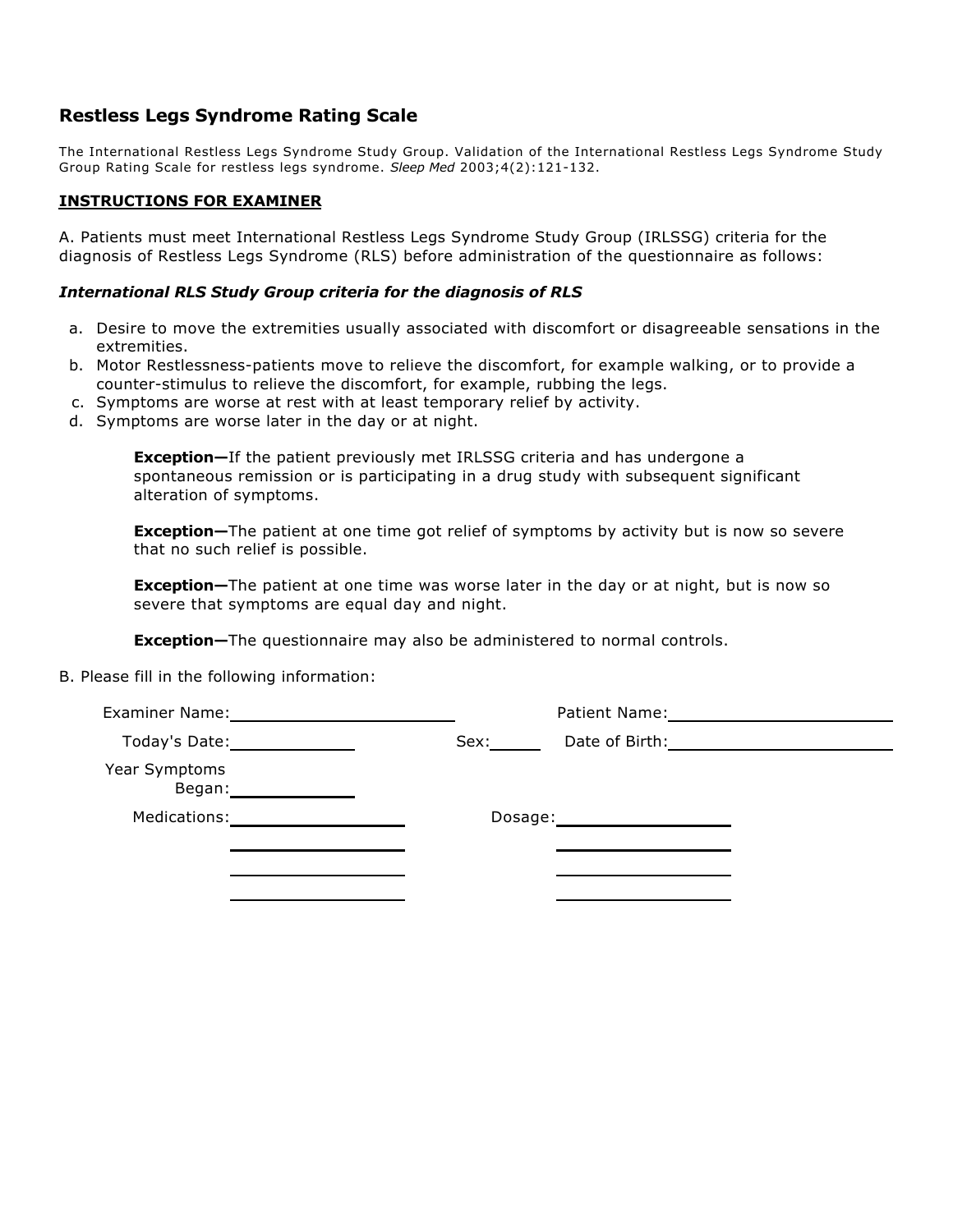## **Restless Legs Syndrome Rating Scale**

C. Have the patient rate his/her symptoms for the following ten questions. The patient and not the examiner should make the ratings, but the examiner should be available to clarify any misunderstandings the patient may have about the questions. Either the examiner or the patient may mark the answers on the form.

- 1. Overall, how would you rate the RLS discomfort in you legs or arms?
	- (4) Very severe
	- (3) Severe
	- (2) Moderate
	- (1) Mild
	- (0) None
- 2. Overall, how would you rate the need to move around because of your RLS symptoms?
	- (4) Very severe
	- (3) Severe
	- (2) Moderate
	- (1) Mild
	- (0) None
- 3. Overall, how much relief of your RLS arm or leg discomfort do you get from moving around?
	- (4) No relief
	- (3) Slight relief
	- (2) Moderate relief
	- (1) Either complete or almost complete relief
	- (0) No RLS symptoms and therefore question does not apply
- 4. Overall, how severe is your sleep disturbance from your RLS symptoms?
	- (4) Very severe
	- (3) Severe
	- (2) Moderate
	- (1) Mild
	- (0) None
- 5. How severe is your tiredness or sleepiness from your RLS symptoms?
	- (4) Very severe
	- (3) Severe
	- (2) Moderate
	- (1) Mild
	- (0) None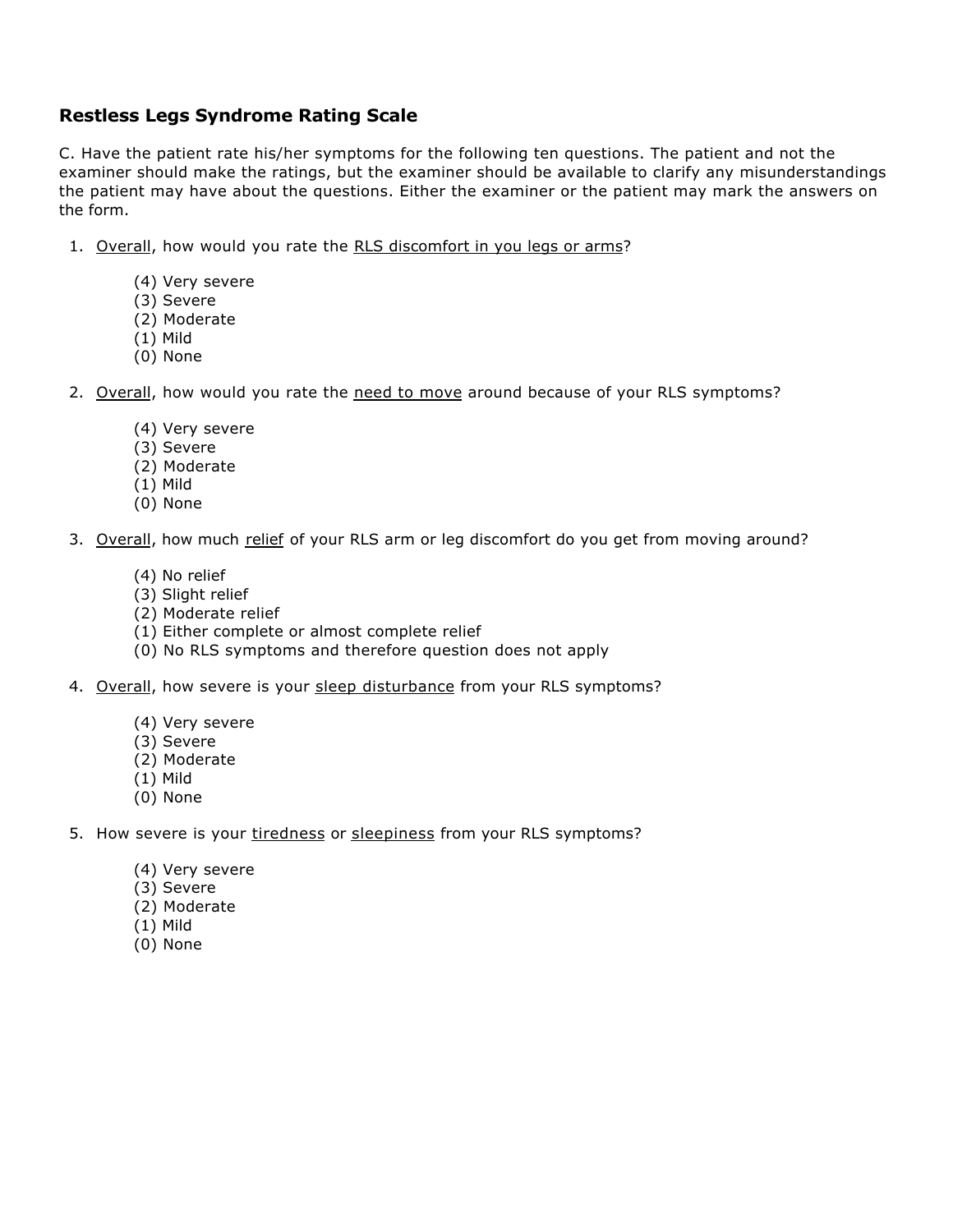## **Restless Legs Syndrome Rating Scale**

- 6. Overall, how severe is your RLS as a whole?
	- (4) Very severe
	- (3) Severe
	- (2) Moderate
	- (1) Mild
	- (0) None
- 7. How often do you get RLS symptoms?
	- (4) Very severe (This means 6 to 7 days a week.)
	- (3) Severe (This means 4 to 5 days a week.)
	- (2) Moderate (This means 2 to 3 days a week.)
	- (1) Mild (This means 1 day a week or less.)
	- (0) None
- 8. When you have RLS symptoms, how severe are they on an average day?
	- (4) Very severe (This means 8 hours per 24 hour day or more.)
	- (3) Severe (This means 3 to 8 hours per 24 hour day.)
	- (2) Moderate (This means 1 to 3 hours per 24 hour day.)
	- (1) Mild (This means less than 1 hour per 24 hour day.)
	- (0) None
- 9. Overall, how severe is the impact of your RLS symptoms on your ability to carry out your daily affairs, for example carrying out a satisfactory family, home, social, school, or work life?
	- (4) Very severe
	- (3) Severe
	- (2) Moderate
	- (1) Mild
	- (0) None
- 10. How severe is your mood disturbance from your RLS symptoms-for example angry, depressed, sad, anxious, or irritable?
	- (4) Very severe
	- (3) Severe
	- (2) Moderate
	- (1) Mild
	- (0) None

Very severe=31-40 points

- Severe=21-30 points
- Moderate=11-20 points
	- Mild=1-10 points
	- None=0 points